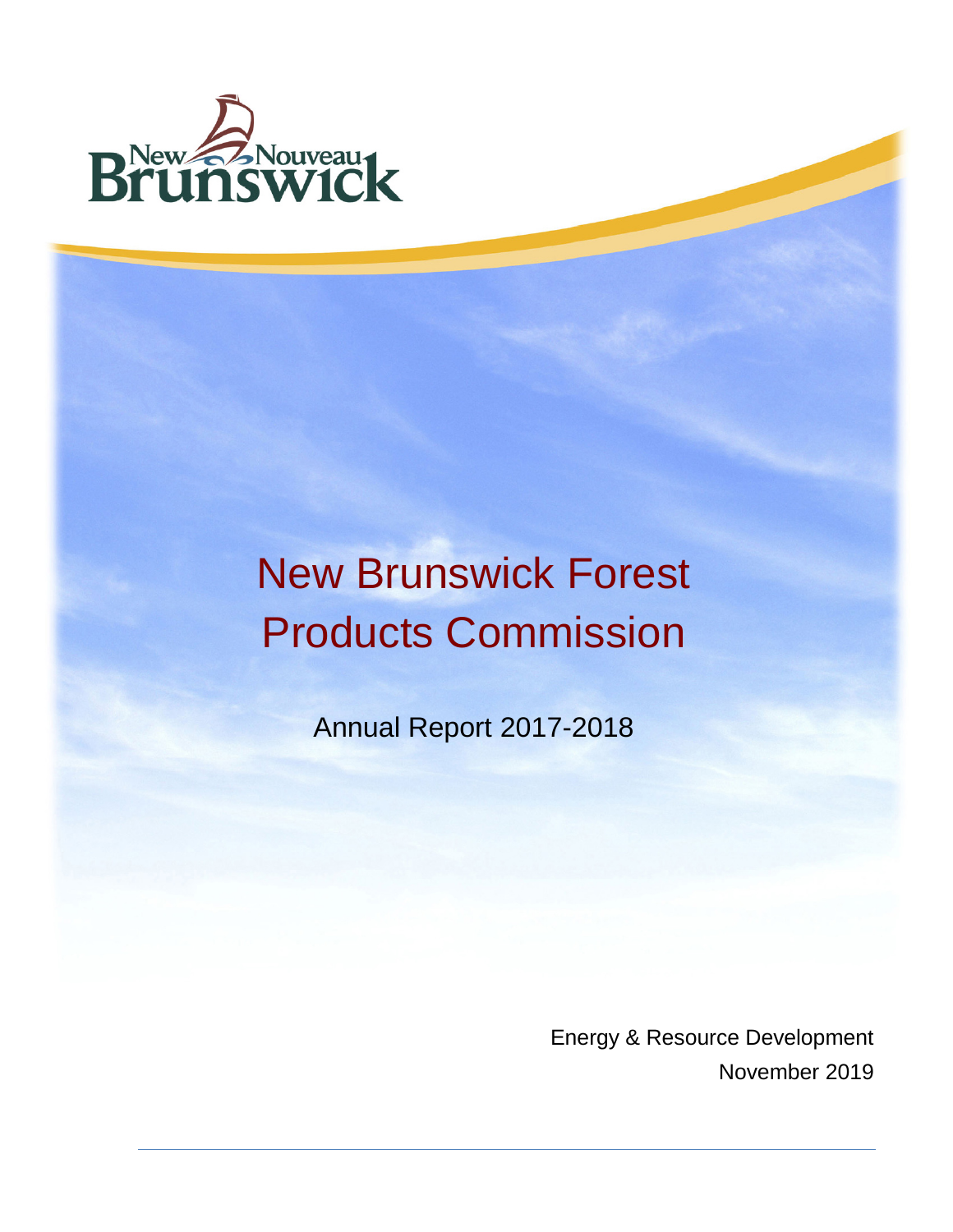November 1, 2019

Hon. Rick Doucett, Minister Department of Energy & Resource Development P. O. Box 6000 Fredericton, NB E3B 5H1

Dear Sir,

#### *Re: New Brunswick Forest Products Commission – 2017-18 Annual Report*

On behalf of the New Brunswick Forest Products Commission, it is my privilege to submit our Annual Report for the period April 1, 2017 to March 31, 2018. The report has been designed to highlight the activities and accomplishments of the Forest Products Commission for the fiscal year 2017-18, and to provide summary information regarding the seven forest products marketing boards.

Sincerely,

Brian Mosher, Q.C Chairman New Brunswick Forest Products Commission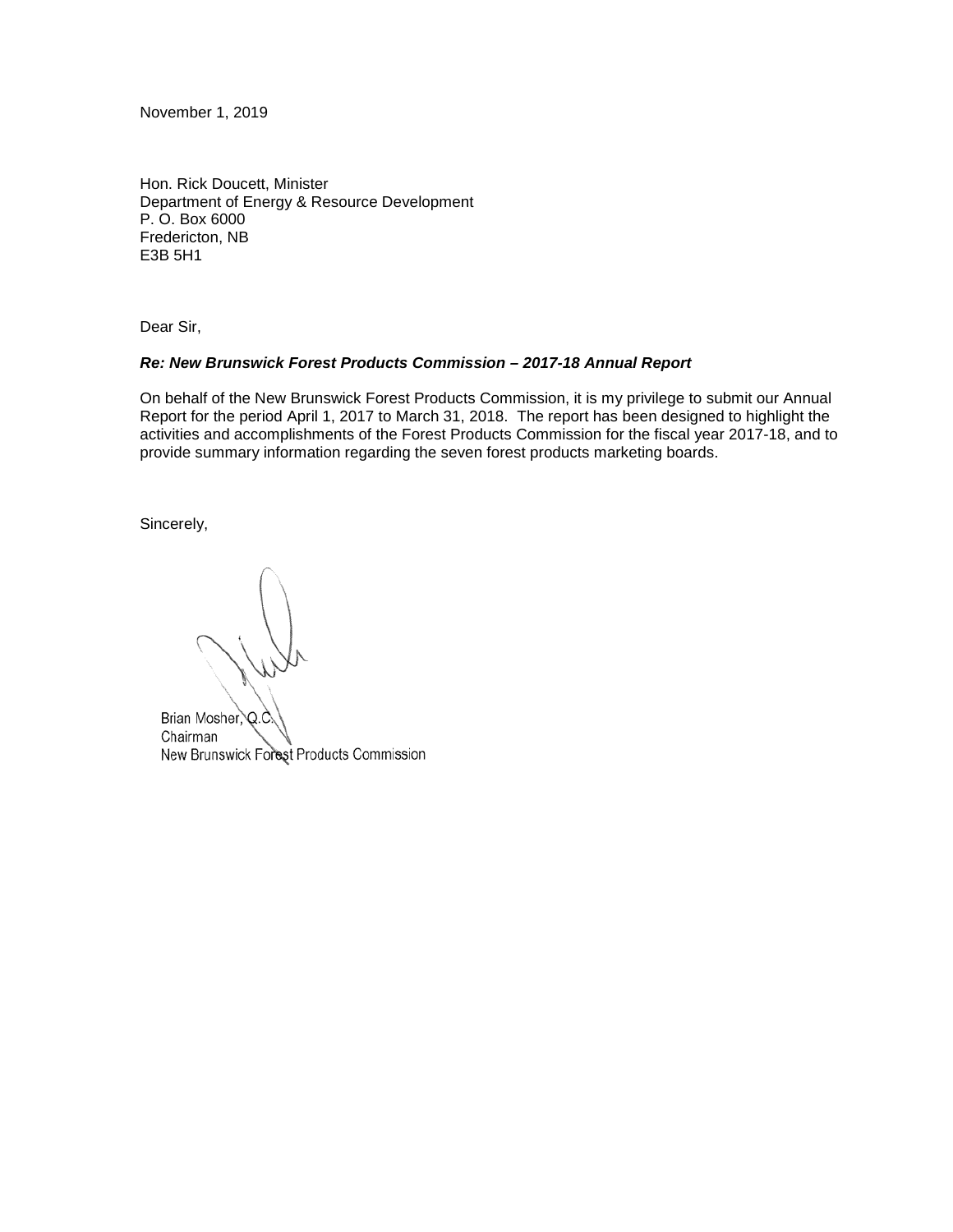# **Table of Contents**

| Appendix B - Forest Products Marketing Board Silviculture Revenue and Expenditures.9 |  |
|--------------------------------------------------------------------------------------|--|
|                                                                                      |  |
|                                                                                      |  |
|                                                                                      |  |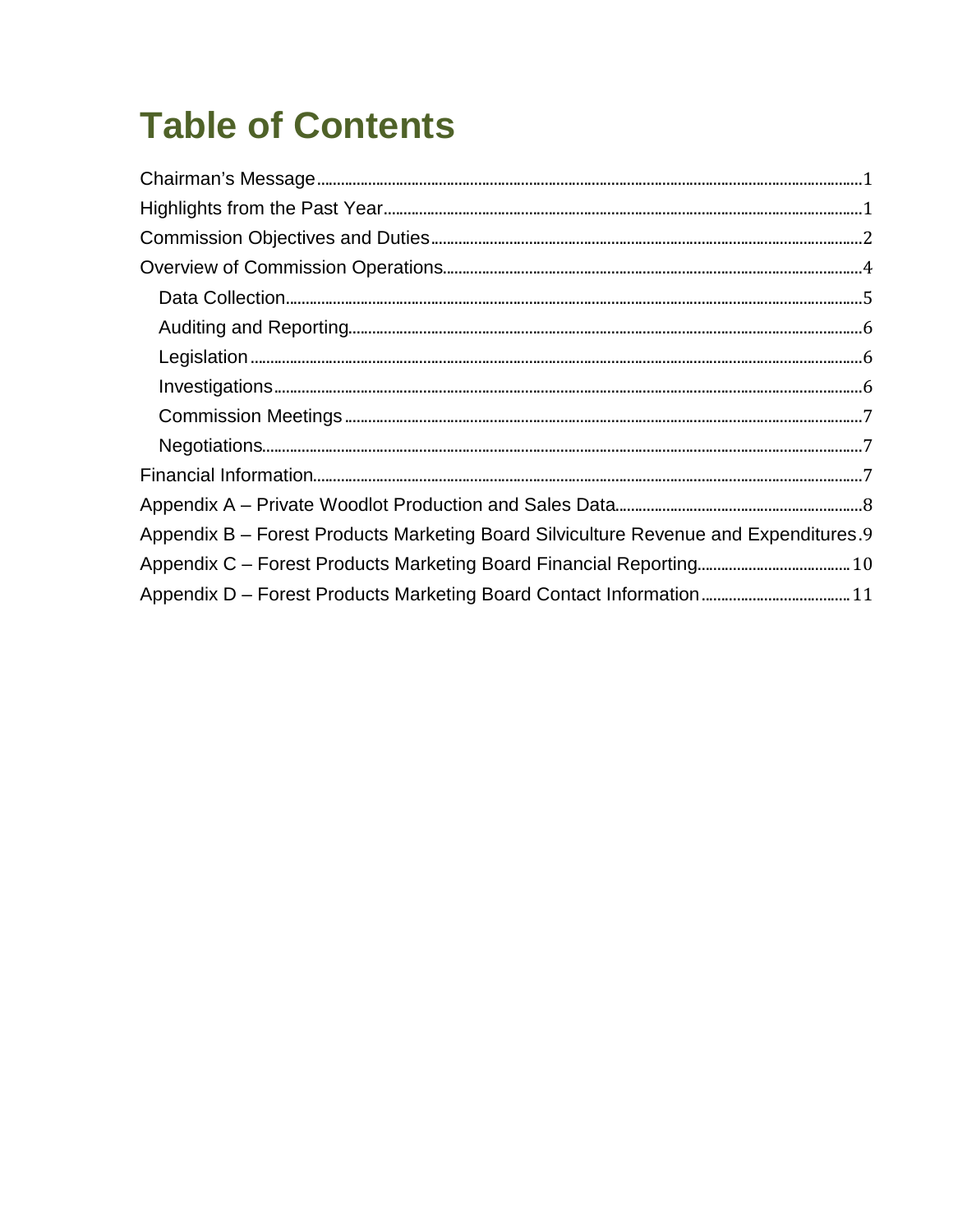# <span id="page-3-0"></span>**Chairman's Message**

The New Brunswick Forest Products Commission (FPC), an agency established in 1971 by the *Forest Products Act*, oversees the seven Forest Products Marketing Boards (the "Marketing Boards") and acts as a liaison in the marketing relationships between private woodlot owners, the seven Marketing Boards, forest industries (pulpmills, sawmills and consumers) and the Government of New Brunswick. The Commission and Marketing Boards have legislated authority regarding regulation of the production and marketing of primary forest products from private woodlots. The Commission reports to the Minister of Energy and Resource Development and to the Crown Corporations Committee, a standing committee of the New Brunswick Legislature.

This Annual Report is designed to be in line with the reporting of the Government of New Brunswick's and Department of Energy and Resource Development's formal management system which focuses on performance reporting and aims to provide better accountability to the public.

The annual report of the New Brunswick Forest Products Commission (the "Commission") provides summary information about the Commission's activities as well as the financial and statistical information for the fiscal year ending March 31, 2018. The primary function of the report is to be the major accountability document for the Legislative Assembly and the public. It serves as the key link between the objectives and duties of the Commission and the results obtained.

The Commission and its staff continued work over the year to improve the ways that the duties of the Commission align with its legislated objectives. We look forward to continuing that process throughout the next year.

Brian Mosher, Q.C. Chairman, New Brunswick Forest Products Commission

# <span id="page-3-1"></span>**Highlights from the Past Year**

At various times throughout the year, Commission staff provided assistance to the Department of Energy and Resource Development in conjunction with trade issues related to super-calendared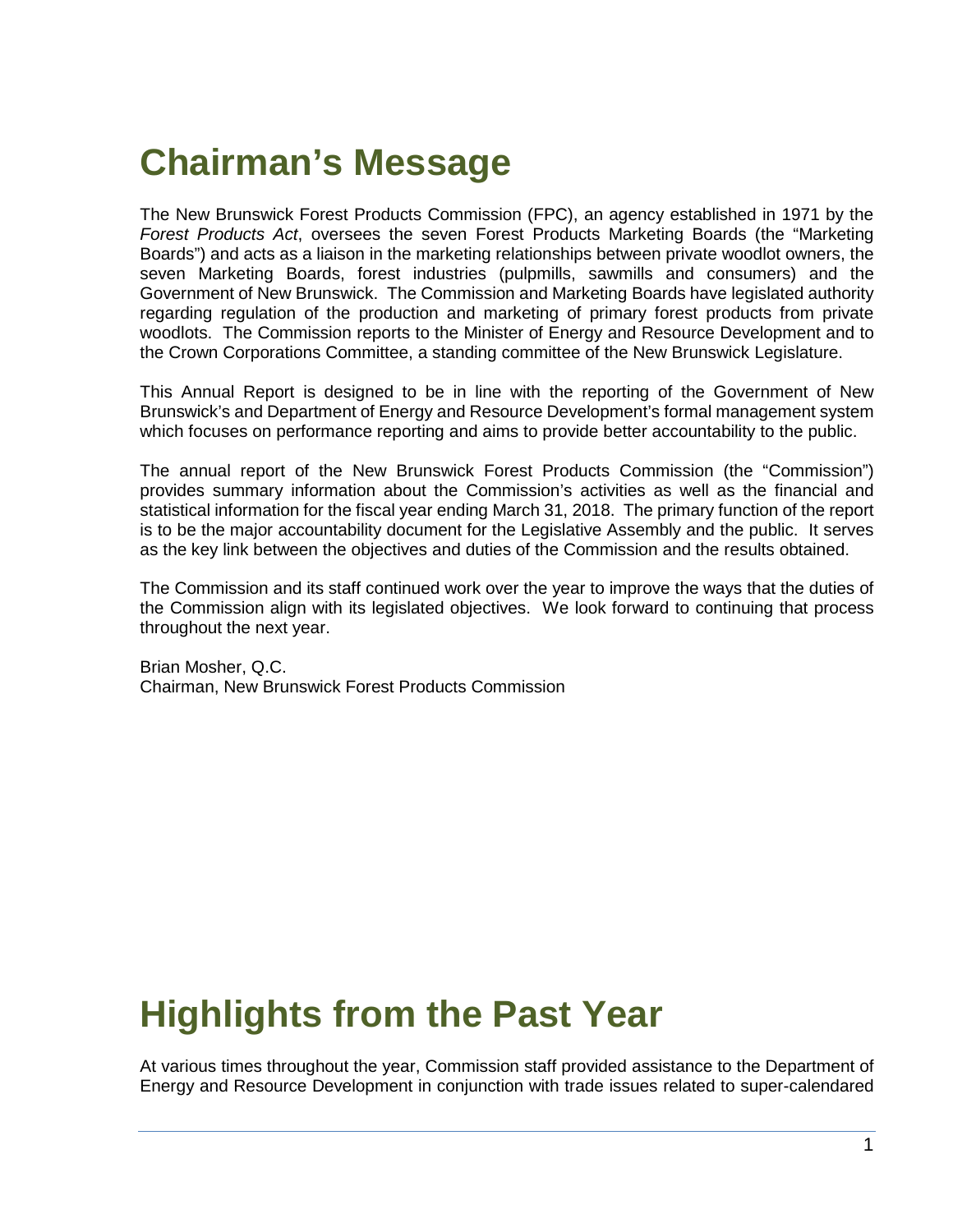paper and softwood lumber.

The Commission conducted a second round of stumpage data collection, covering the period between October 1, 2015 and September 30, 2016. As of March 31, 2018, the results of the study had not been finalized and released.

Appeals were filed with the Commission from four appellants with regard to the Southern New Brunswick Forest Products Marketing Board (SNB Board) Order # 2015-604. The appeals were filed with the Commission in January of 2016. After a number of unavoidable procedural delays, the appeals were heard together on August 9 and 10, 2017. The Commission rendered its decision in December of 2017 and in January of 2018, the SNB Board appealed the Commission's decision to the New Brunswick Court of Appeal. The appeal had not been heard before March 31, 2018.

The South East New Brunswick Forest Products Marketing Board issued a written report to their Board of Directors regarding an employee issue. The employee in question received a copy of the report from one of the directors prompting the Board to implement confidentiality agreements for their directors. Two directors and an alternate director were suspended for refusing to sign the confidentiality agreement. The three directors filed an appeal with the Commission which was heard on January 24, 2018. The appeal panel dismissed the appeal and reaffirmed the SENB Board's decision to suspend the appellants.

The Commission provided assistance to the seven Forest Products Marketing Boards to develop a common accounting system for the Marketing Boards. Atlantic Data Systems was tasked with the development of the new system. As of March 31, 2018, three of the Marketing Boards had implemented the new system, two of the other Boards were expected to begin using the new system beginning in the 2018-2019 fiscal year and the other Boards were still in the testing phase.

The Department of Energy and Resource Development was required to respond to recommendations made by the Office of the Auditor General on the silviculture program and private wood supply. The Commission collaborated with Departmental staff and submitted a response. 11 of the 19 Departmental recommendations that were implemented came from the Commission.

### <span id="page-4-0"></span>**Commission Objectives and Duties**

The Forest Products Commission (Commission) was established in 1971 by the *Forest Products Act*, although it draws its authority, duties and responsibilities from that act, as well as the *Natural*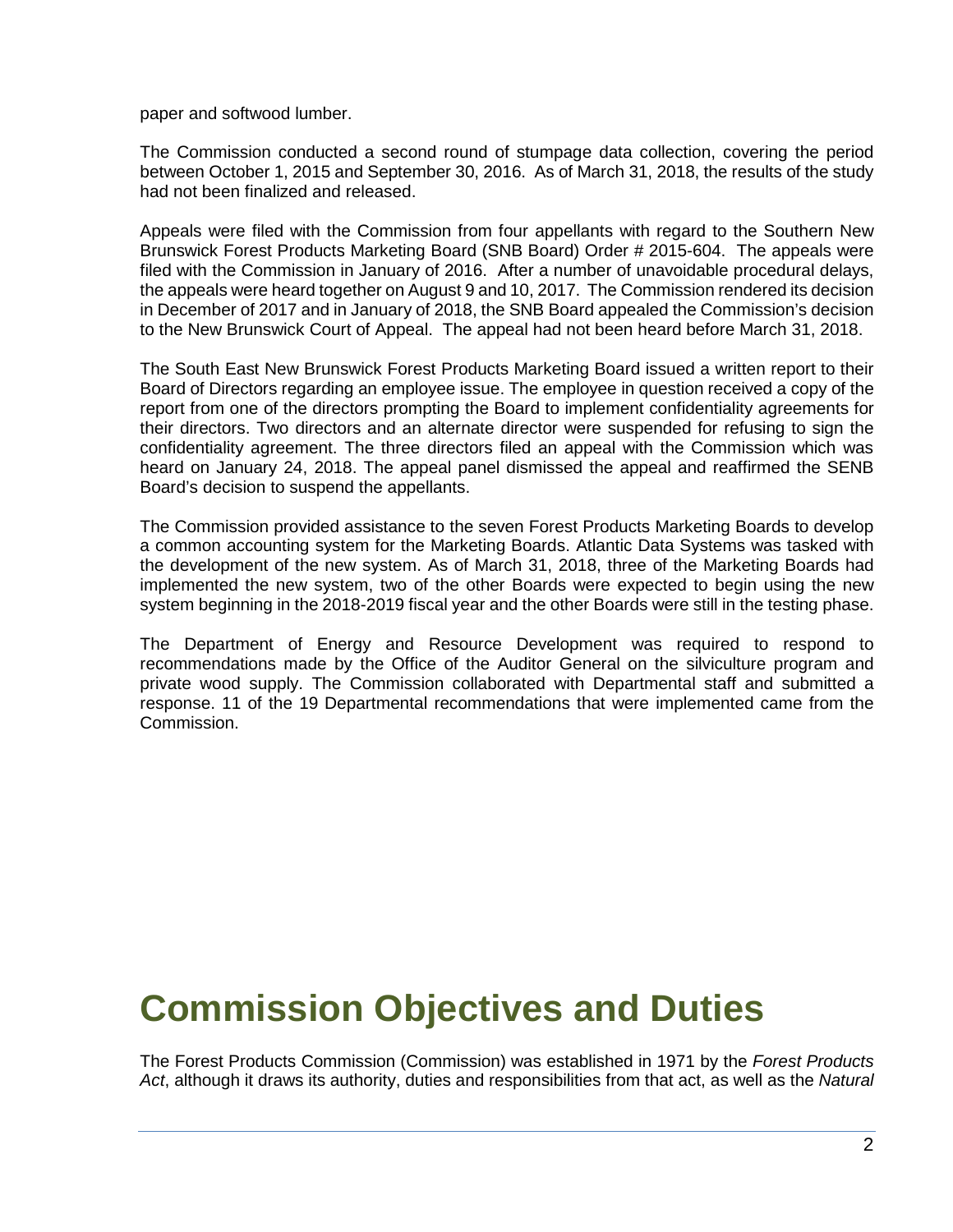*Products Act*. The primary role of the Commission is general supervision over the operations of the seven Forest Products Marketing Boards (Boards) in New Brunswick that are established under the *Natural Products Act*.

Under the *Natural Products Act*, regulations have been made by the Lieutenant-Governor in Council establishing the seven Forest Products Marketing Boards and the authority of those Boards to collect levies from primary forest products that are produced and marketed. Regulations are also made by the Commission that defines the administration and governance of each Forest Products Marketing Board. The table below outlines the year of establishment, establishing regulation, administration regulation, and associated agency of each Board.

| <b>Forest Products</b><br><b>Marketing Board</b> | Year<br>οf<br><b>Establishment</b> | <b>Establishing</b><br><b>Regulation</b> | Administrative<br><b>Regulation(s)</b> | <b>Associated</b><br>Organization |
|--------------------------------------------------|------------------------------------|------------------------------------------|----------------------------------------|-----------------------------------|
|                                                  |                                    |                                          |                                        | Carleton-Victoria Wood            |
| Carleton-Victoria                                | 1978                               |                                          | Regulation 2005-140                    | <b>Producers Association</b>      |
| Madawaska                                        | 1961                               |                                          | Regulation 2006-87                     | N/A                               |
| North Shore                                      | 1973                               |                                          | Regulation 2005-142                    | N/A                               |
| Northumberland                                   |                                    |                                          |                                        | Northumberland County             |
| County                                           | 1974                               |                                          | Regulation 2005-144                    | <b>Woodlot Owners</b>             |
|                                                  |                                    |                                          |                                        | Association                       |
| South East New                                   |                                    | Regulation 2014-1                        |                                        |                                   |
| <b>Brunswick</b>                                 | 1981                               |                                          | Regulation 2005-106                    | N/A                               |
| Southern New                                     |                                    |                                          |                                        | S.N.B. Wood                       |
| <b>Brunswick</b>                                 | 1979                               |                                          | Regulation 2005-146                    | Cooperative Ltd.                  |
| <b>York Sunbury</b>                              |                                    |                                          |                                        |                                   |
| Charlotte                                        | 1978                               |                                          | Regulation 2005-148                    | N/A                               |

The objectives of the Commission are:

- (a) to encourage and facilitate the achievement of expanding markets and equitable prices for both the producer and consumer of purchased primary forest products; and
- (b) to encourage and facilitate the optimum utilization of private woodlot resources.

The duties of the Commission are:

- (a) to examine and consider data relevant to the production and sale of purchased primary forest products,
- (b) to facilitate meaningful dialogue between producers and consumers,
- (c) to administer the negotiation process between the Producer Associations and their agents,
- (d) to act as conciliator when requested in disputes arising between a Producer Association and a consumer of primary forest products,
- (e) to conduct inquiries on the following matters with respect to primary forest products:
	- (i) the cost of production, distribution and transportation;
		- (ii) prices, markets and systems of classification; and
	- (iii) any other matter related to marketing,
- (f) to investigate complaints in relation to the marketing of primary forest products,
- (g) to be informed regarding developments in the harvesting and marketing of primary forest products, and
- (h) to recommend to the Minister the institution of those marketing controls that appear necessary or advisable.

The Commission is responsible for the overall conduct of the regulated forest products marketing system for private lands in New Brunswick. It is responsible for ensuring that the Boards exercise the powers granted to them in the manner intended. The Commission: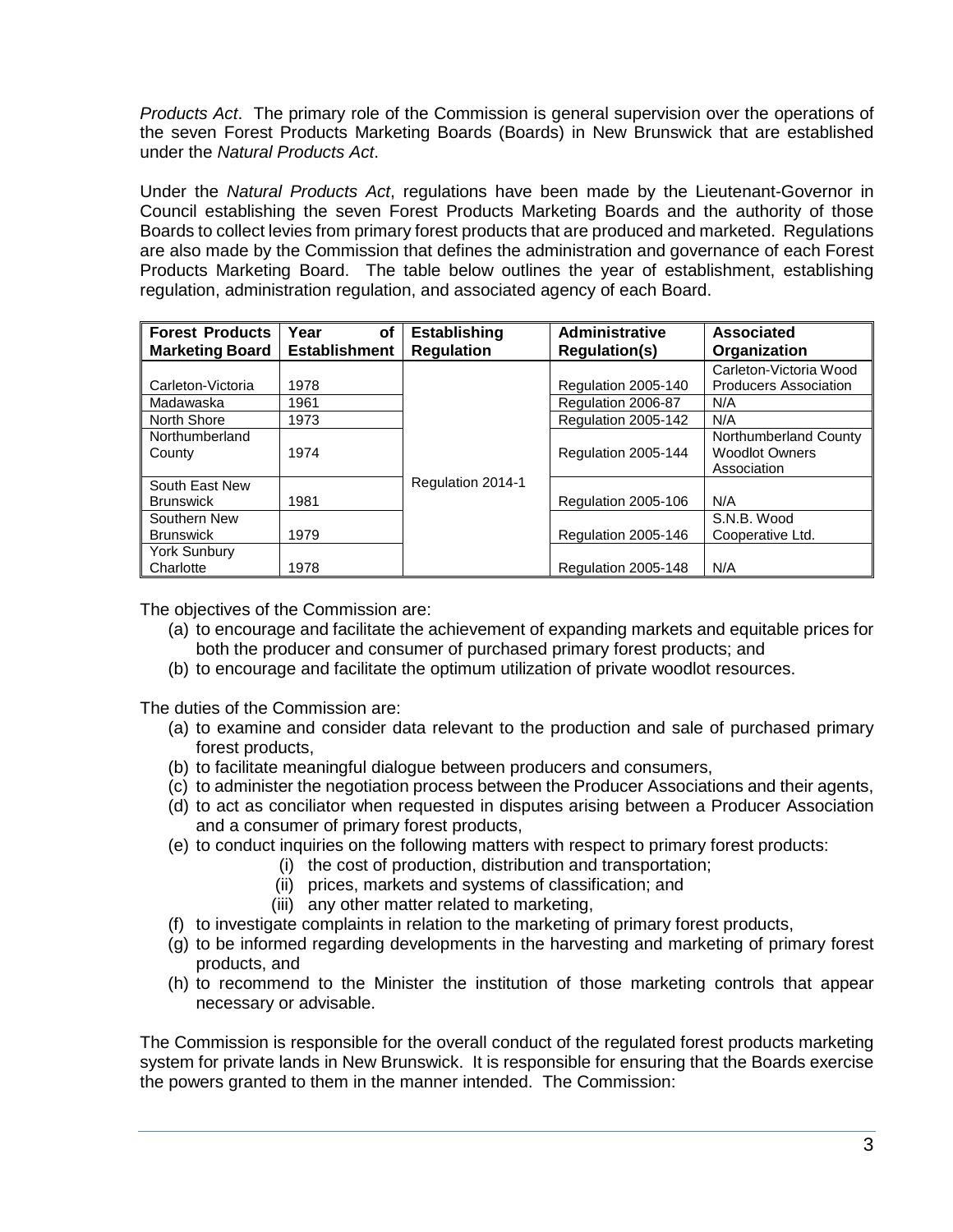- has general supervision of the seven regulated Forest Products Marketing Boards;
- provides liaison and is the body of appeal for Marketing Boards, private woodlot owners, government and industry;
- lends assistance in resolving disputes between: woodlot owner, board, industry, contractor, broker, etc.;
- can facilitate the negotiation, conciliation, and arbitration between Boards and industry;
- investigates complaints in relation to the marketing of primary forest products;
- provides policy advice to the Minister of Natural Resources, and
- recommends amendments to regulations pertaining to Marketing Boards and the marketing system.

<span id="page-6-0"></span>The seven Marketing Boards are given specific powers by regulation and the role of the Commission is to verify they work within the scope of their marketing plans. In doing so, the Commission represents the interests of the private woodlot owners in each Marketing Board regulated area.

### **Overview of Commission Operations**

The Commission is responsible to the Minister of Energy & Resource Development. The Commission's structure is defined by the Forest Products Act, and includes seven members appointed by the Lieutenant-Governor in Council. The Commission is designed to provide a fair representation of all segments of the forest sector, including two representatives of the producers (private woodlot owners), two representatives of the forest industries of New Brunswick, two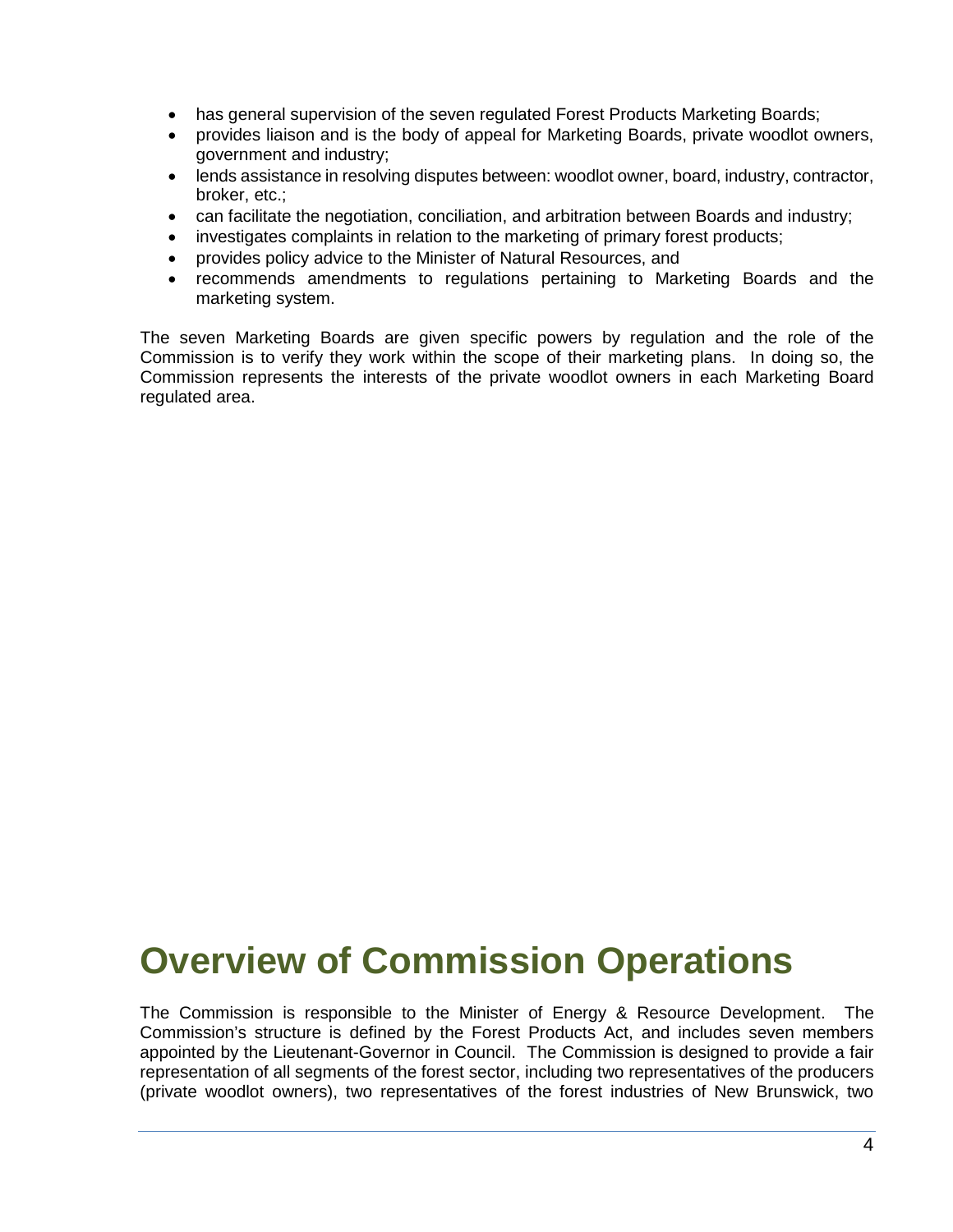representatives of the Department of Energy & Resource Development, and one independent Chair. Appointment terms of industry and producer representatives are up to three years and appointment terms of the ERD representatives and the Chair are up to five years.

The Commission also has a staff consisting of an Executive Director / Secretary and two administrative support staff, who are employees of the Department of Energy & Resource Development.



| <b>Sector</b>                 | Representative          |
|-------------------------------|-------------------------|
| Independent Chair             | <b>Brian Mosher</b>     |
| Energy & Resource Development | Carol Dixon             |
| Energy & Resource Development | Vacant                  |
| Producers                     | Claude Pelletier        |
| Producers                     | Hans Bouma              |
| <b>Forest Industries</b>      | Mike O'Blenis           |
| <b>Forest Industries</b>      | <b>Gerard Robichaud</b> |

#### **Changes in Commission Membership**

In May of 2017, Ms. Martha O'Sullivan resigned from her appointment to the Commission representing the Department of Energy and Resource Development. Her position continued to be vacant beyond March 31, 2018.

#### <span id="page-7-0"></span>**Data Collection**

The Commission regularly collects data from the Boards, including monthly production, sales of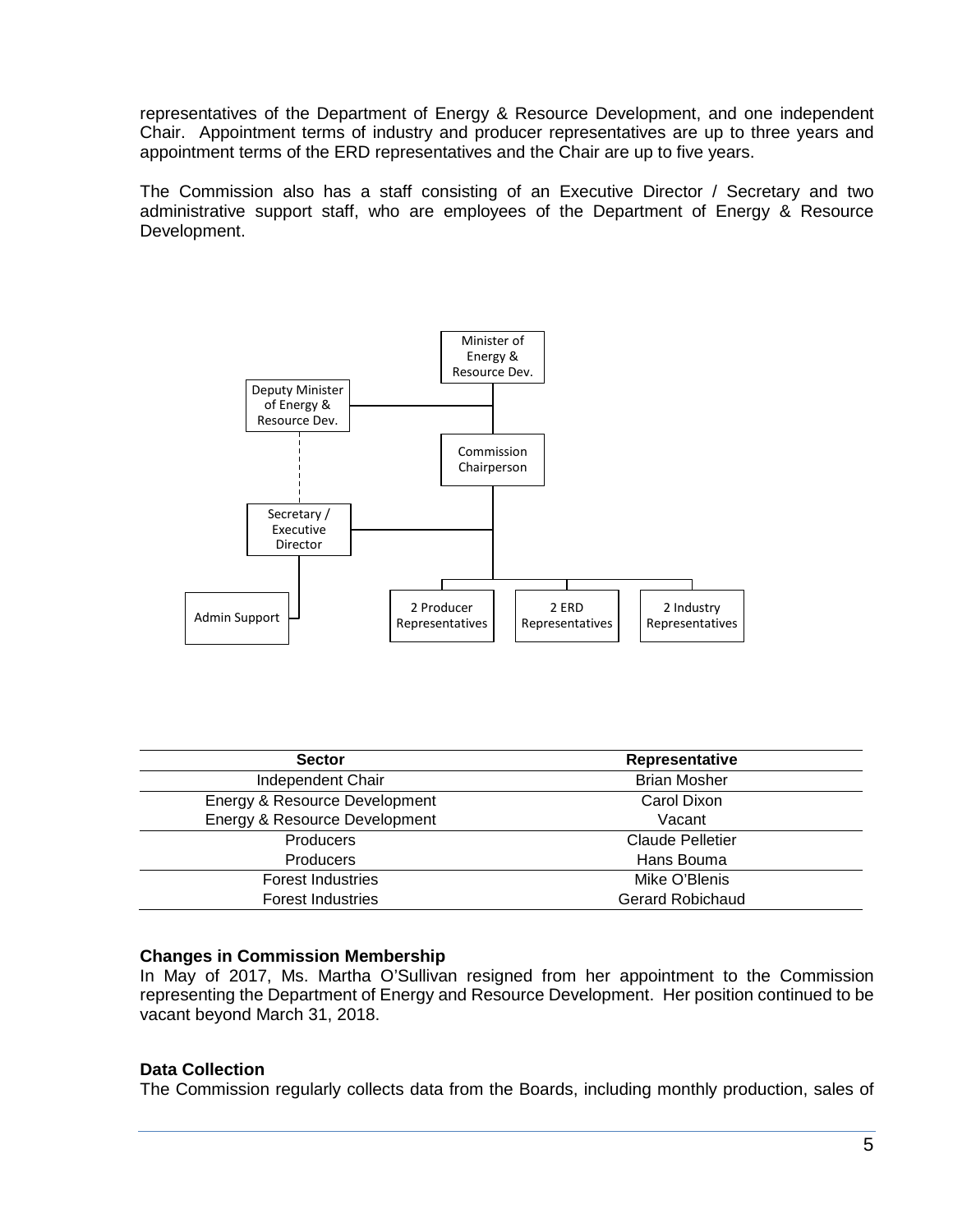primary forest products through the Boards, financial statements and reports of forest management revenues and expenditures related to the Private Woodlot Silviculture Program. During the 2017-18 year, the Commission continued to work on initiatives aimed at improving the consistency and accuracy of production data collected from the Boards. The Commission implemented a new standardized production report designed to improve the efficiency of data entry into DNR's Forest Industry Allocations and Statistics system. With the improved data, the Commission was able to produce quarterly production reporting for its members, the Minister, and forest industry stakeholders.

### <span id="page-8-0"></span>**Auditing and Reporting**

The production data and audited financial information was compiled, standardized and assessed to provide reports and information to the Minister of Energy and Resource Development. A financial review of the Provincial Private Land Silviculture program was completed, verifying that no more than 20% of the provincial silviculture monies have been retained by the Boards for program administration costs and that Boards provide additional revenue detail for the 10% of the government funding level required as "owner funding" in this fiscal year. The Commission also conducted procedural audits of the Transportation of Primary Forest Products Certificates.

### <span id="page-8-1"></span>**Legislation – Acts / Regulations / Orders**

The Commission did not create any new or amend any existing acts or regulations during the 2017-2018 year. The Commission issued the following orders during the 2017-2018 year:

| Order    |                                          |                   | Date Repealed or              |
|----------|------------------------------------------|-------------------|-------------------------------|
| No.      | <b>Subject</b>                           | Date In Force     | <b>Expiry (if applicable)</b> |
|          | Borrowing Authorization -                |                   |                               |
| $2017 -$ | <b>Carleton-Victoria Forest Products</b> | July 19, 2017     | July 18, 2018                 |
| 196A     | Marketing Board                          |                   |                               |
|          | Borrowing Authorization -                |                   |                               |
| $2017 -$ | <b>Carleton-Victoria Forest Products</b> | July 19, 2017     | July 18, 2018                 |
| 196B     | <b>Marketing Board</b>                   |                   |                               |
| 2017-296 | Borrowing Authorization -                |                   |                               |
|          | Northumberland County Forest             | November 16, 2017 | November 15, 2018             |
|          | <b>Products Marketing Board</b>          |                   |                               |
| 2017-396 | Borrowing Authorization - South          |                   |                               |
|          | <b>East New Brunswick Forest</b>         | July 19, 2017     | July 18, 2018                 |
|          | <b>Products Marketing Board</b>          |                   |                               |
| 2017-596 | Borrowing Authorization - York           |                   |                               |
|          | <b>Sunbury Charlotte Forest Products</b> | July 19, 2017     | July 18, 2018                 |
|          | <b>Marketing Board</b>                   |                   |                               |

### <span id="page-8-2"></span>**Investigations**

The Commission conducted three investigations during the 2017-18 year. The first joint investigation by the New Brunswick Forest Products Commission and the Department of Justice and Public Safety was conducted under the *Transportation of Primary Forest Products Act* regarding the non-payment of Marketing Board levies by an individual contractor. As of 31 March 2018, work continued summarizing the information gathered from the investigation.

A request was received to conduct an investigation into the relationship between the Southern New Brunswick Forest Products Marketing Board and the Southern New Brunswick Wood Co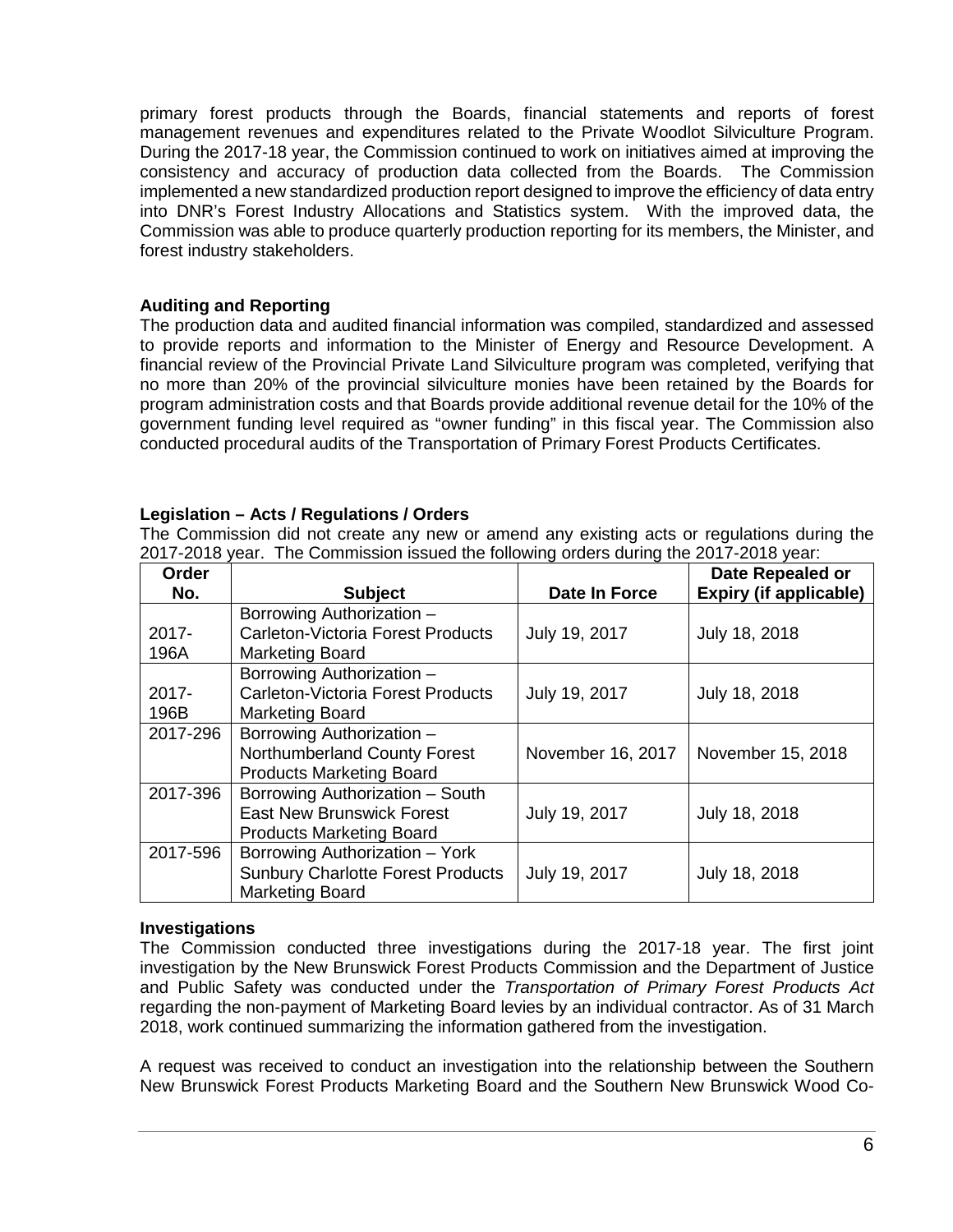operative Ltd. The Commission requested information from both organizations. By the end of March 2018, the Commission had appointed two inspectors to conduct an inspection into the accounts and records of both the SNB Board and Co-op in conjunction with an investigation under 12(4)(a) of the *Natural Products Act*.

At the request of AV Group Inc., the Commission conducted an investigation into apparent inconsistencies with respect to deliveries being made to their AV Nackawic facility from private woodlots. The investigation was completed and the results were provided to AV Group Inc. in November of 2017.

### <span id="page-9-0"></span>**Commission Meetings**

The Commission conducted eleven meetings during the year with a 90%-member participation rate. All eleven of the meetings were held in Fredericton.

### <span id="page-9-1"></span>**Negotiations**

As part of its mandate, the Commission is responsible for the administration of the negotiation process between Boards and consumers. It does so through Commission Order 2005-189 (*Forest Products Marketing Boards Negotiating Agencies Order – Natural Products Act*). The Order requires that Boards and consumers of primary forest products register the names of the individuals that will undertake negotiations between the parties (Negotiating Agencies) with the Commission. In 2017-18, there were eight negotiating agencies formally filed with the Commission between Marketing Boards and processors and one report on negotiations filed. No agreements were received.

### <span id="page-9-2"></span>**Financial Information**

The Commission receives its funding through the budget of the Department of Energy and Resource Development. It is the sole source of funding for the Commission. A balance sheet has not been prepared because the Commission draws its funding directly from ERD, according to an agreed upon budget. The Commission does not receive the funding as a grant, but operates directly from the ERD budget, with administrative support from the Department. The Commission is a body corporate, as determined by the *Forest Products Act* and confirmed by the Office of the Auditor General. The Commission expenditures are also included in the ERD Annual Report and financial statements. The Chair of the Commission is paid \$25,000 annually and the other six members of the Commission who attend monthly meetings are paid a per diem (\$150 per day) while engaged in work of the Commission which is set by Order of the Lieutenant-Governor in Council. Reimbursement for reasonable travel expenses is in accordance with New Brunswick Government Travel Policy AD-2801.

### **2017-18 2017-18** *Budget*  **Budget Expenditures** *Administration* Regular Payroll and Benefits \$ 241,365 **\$ 178,999** *\$ 62,366* Administration Travel Expenses 6,000 **1,191** *4,809*

#### **New Brunswick Forest Products Commission Financial Statement 2017-18**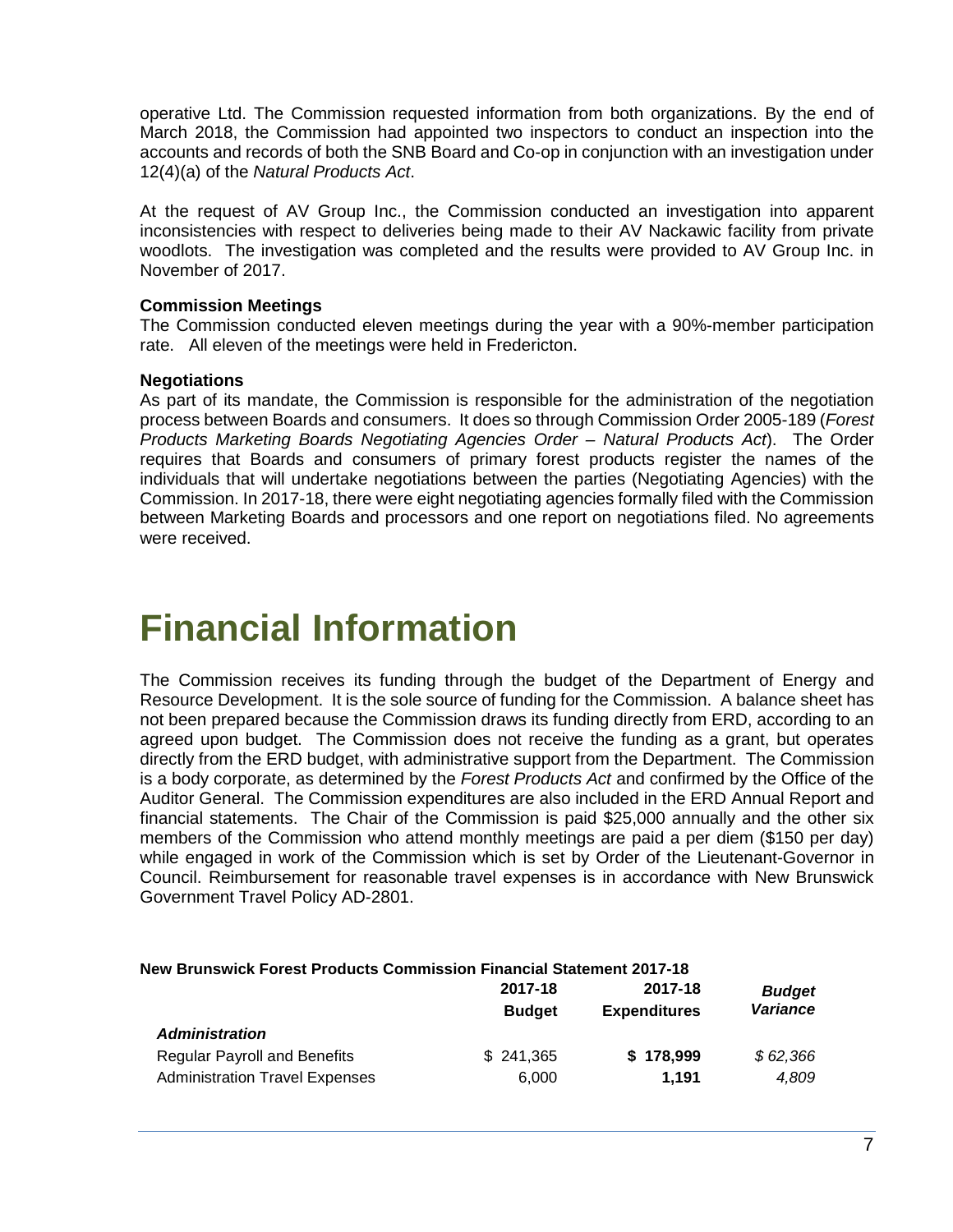| <b>Rent/Operating Expenses</b>  | 41,900    | 91,442    | (49,542) |
|---------------------------------|-----------|-----------|----------|
| Administration Sub-total        | 289,265   | 271,632   | 17,633   |
|                                 |           |           |          |
| <b>Members' Expenses</b>        |           |           |          |
| Members' per diem               | 36,700    | 31,450    | 5,250    |
| <b>Members' Travel Expenses</b> | 13,800    | 9,504     | 4,296    |
| Members' Sub-total              | 50,500    | 40,954    | 9,546    |
| General Program Sub-Total       | 339,765   | 315,586   | 27,179   |
| Total                           | \$336,300 | \$315,282 | \$21,018 |
|                                 |           |           |          |

<span id="page-10-0"></span>• *Source: ERD / NB Forest Products Commission*

# **Appendix A – Private Woodlot Production and Sales Data**

|         |           | Forest Products Marketing Board Volume in Cubic Metres (excluding biomass) |              |                |         |           |           |           |  |  |
|---------|-----------|----------------------------------------------------------------------------|--------------|----------------|---------|-----------|-----------|-----------|--|--|
|         |           |                                                                            |              |                |         |           | York      |           |  |  |
|         | Carleton- |                                                                            | <b>North</b> |                | South   | Southern  | Sunbury   |           |  |  |
| Year    | Victoria  | Madawaska                                                                  | Shore        | Northumberland | East NB | <b>NB</b> | Charlotte | Total     |  |  |
| 2008-09 | 192.000   | 149.000                                                                    | 96.000       | 21.000         | 115,000 | 122.000   | 121.000   | 816,000   |  |  |
| 2009-10 | 181.400   | 99.900                                                                     | 137.300      | 19.500         | 126.200 | 119,200   | 112.200   | 795.700   |  |  |
| 2010-11 | 243.500   | 124.100                                                                    | 117.800      | 20.700         | 113.300 | 163.200   | 122,800   | 905,400   |  |  |
| 2011-12 | 165.700   | 144.900                                                                    | 192.200      | 33,000         | 193.600 | 327.400   | 147.600   | 1,204,400 |  |  |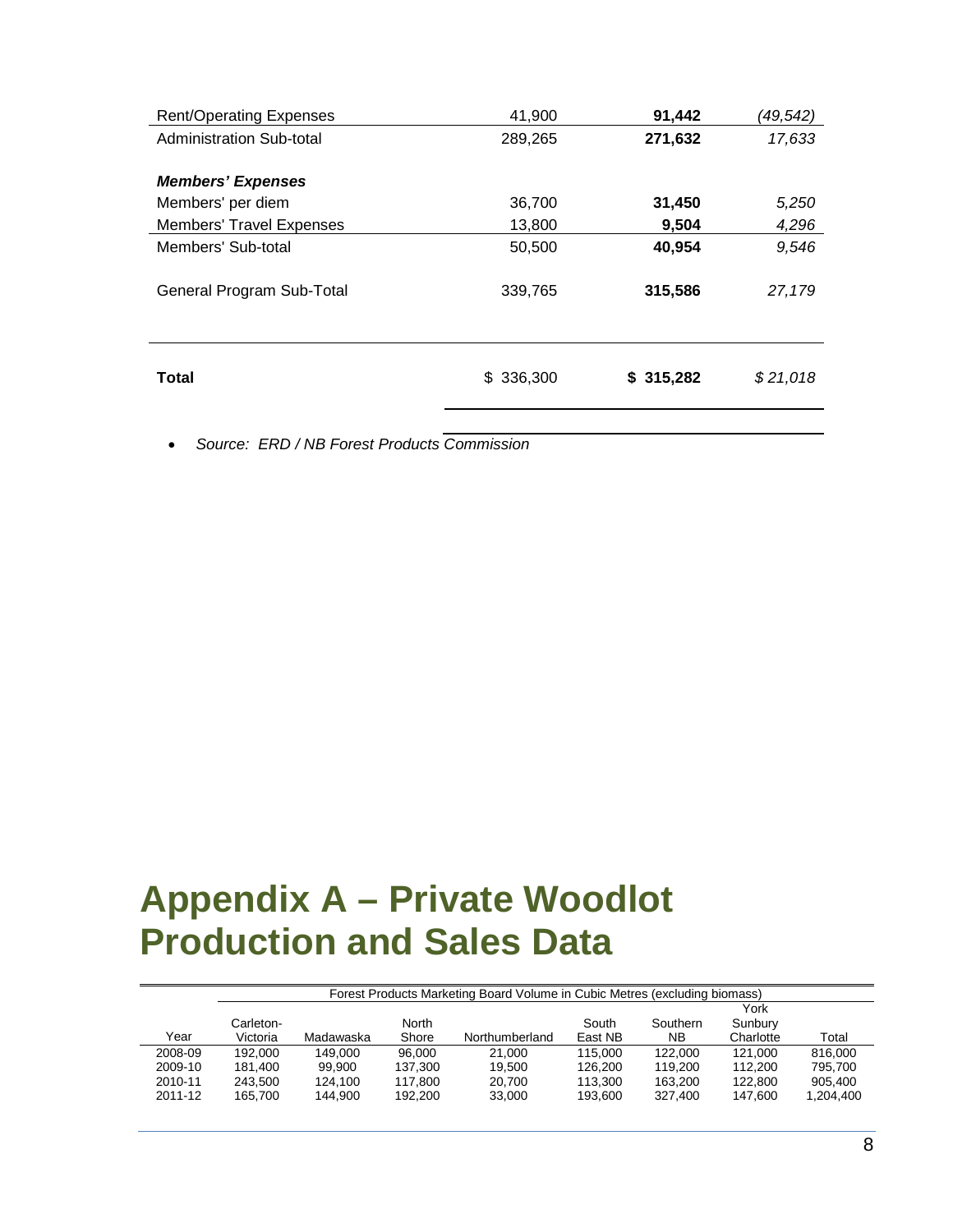| 2012-13 | 150.100 | 195.500 | 203.800 | 47.500  | 162.500 | 292.600 | 144,300 | 1.196.300 |
|---------|---------|---------|---------|---------|---------|---------|---------|-----------|
| 2013-14 | 206.600 | 207.800 | 238.100 | 112.400 | 239.000 | 420,000 | 245.300 | 1.669.200 |
| 2014-15 | 213.800 | 164.100 | 252.100 | 140.500 | 226.100 | 354.600 | 238,900 | 1.590.100 |
| 2015-16 | 320.691 | 239.681 | 266.031 | 232.378 | 253.282 | 431.263 | 345,008 | 2.088.334 |
| 2016-17 | 296.232 | 265.355 | 238.159 | 247.137 | 242.536 | 505.446 | 447.462 | 2.242.327 |
| 2017-18 | 237.470 | 191.480 | 172.148 | 195.564 | 252.737 | 404.589 | 357.643 | 1.811.631 |
| Average | 220.748 | 178.183 | 191.374 | 106.971 | 192.429 | 314.026 | 228.218 | 1,431,950 |

|                |           |           |         | 2017-18 Forest Products Marketing Board Volumes in Cubic Metres (excluding biomass) |         |           |              |           |
|----------------|-----------|-----------|---------|-------------------------------------------------------------------------------------|---------|-----------|--------------|-----------|
|                | Carleton- |           | North   |                                                                                     | South   | Southern  | York Sunbury |           |
| <b>Species</b> | Victoria  | Madawaska | Shore   | Northumberland                                                                      | East NB | <b>NB</b> | Charlotte    | Total     |
| Softwood       |           |           |         |                                                                                     |         |           |              |           |
| Harvest        | 114.256   | 83.753    | 96.631  | 127.983                                                                             | 188.026 | 302.149   | 189.945      | 1.102.743 |
| Softwood       |           |           |         |                                                                                     |         |           |              |           |
| AAC (70%)      | 100.000   | 75.000    | 180.000 | 120.000                                                                             | 250.000 | 345,000   | 265.000      | 1,335,000 |
| Softwood       |           |           |         |                                                                                     |         |           |              |           |
| AAC(Max.)      | 140.000   | 105.000   | 260,000 | 180.000                                                                             | 345.000 | 495.000   | 385.000      | 1.910.000 |
| Hardwood       |           |           |         |                                                                                     |         |           |              |           |
| Harvest        | 107.422   | 101.965   | 71.447  | 60.983                                                                              | 62.812  | 92.182    | 136.910      | 633.721   |
| Hardwood       |           |           |         |                                                                                     |         |           |              |           |
| AAC (70%)      | 125.000   | 95.000    | 215.000 | 90.000                                                                              | 185.000 | 305,000   | 235.000      | 1.250.000 |
| Hardwood       |           |           |         |                                                                                     |         |           |              |           |
| AAC (Max.)     | 190,000   | 145,000   | 310,000 | 125,000                                                                             | 270.000 | 430,000   | 345,000      | 1,815,000 |

|         | Forest Products Marketing Board Sales \$ |            |              |                |            |            |            |            |  |  |
|---------|------------------------------------------|------------|--------------|----------------|------------|------------|------------|------------|--|--|
|         |                                          |            |              |                |            |            | York       |            |  |  |
|         | Carleton-                                |            | <b>North</b> |                | South East | Southern   | Sunbury    |            |  |  |
| Year    | Victoria                                 | Madawaska  | Shore        | Northumberland | NB.        | NB.        | Charlotte  | Total      |  |  |
| 2008-09 | 7.531.012                                | 4.168.563  | 3.384.704    | 917.372        | 4.012.493  | 5.099.530  | 7.581.709  | 32.695.383 |  |  |
| 2009-10 | 5,384,809                                | 3,856,060  | 2.518.514    | 517.901        | 3.327.433  | 4,396,302  | 7,089,168  | 27,090,187 |  |  |
| 2010-11 | 8.847.112                                | 4.055.273  | 3.183.222    | 1.032.416      | 4.483.899  | 5.646.943  | 6.954.290  | 34.203.155 |  |  |
| 2011-12 | 8.317.063                                | 5.692.710  | 5,287,399    | 1.589.679      | 7.280.015  | 8.937.481  | 8.787.461  | 45,891,808 |  |  |
| 2012-13 | 7.708.280                                | 7.365.283  | 6.209.351    | 2.341.227      | 6.195.271  | 11.643.389 | 9.080.488  | 50,543,289 |  |  |
| 2013-14 | 10.828.824                               | 10,081,022 | 6,803,711    | 4.752.291      | 9.949.186  | 22,350,491 | 13,336,721 | 78,102,246 |  |  |
| 2014-15 | 10.822.864                               | 7.587.292  | 6.467.140    | 6.280.849      | 10.424.132 | 15.438.242 | 9.281.149  | 66.301.668 |  |  |
| 2015-16 | 15.830.539                               | 10.635.742 | 7.662.715    | 6,948,588      | 11,215,054 | 12.802.239 | 8.151.419  | 73,246,296 |  |  |
| 2016-17 | 15,431,461                               | 10,431,716 | 7,625,007    | 8,235,854      | 9,370,499  | 14,354,767 | 10,399,983 | 75,849,287 |  |  |
| 2017-18 | 12,238,602                               | 6,456,252  | 6,677,025    | 6,579,017      | 4.727.007  | 11,248,064 | 7,462,226  | 55,388,193 |  |  |
| Average | 10,294,057                               | 7,032,991  | 5,581,879    | 3,919,519      | 7,098,499  | 11,191,745 | 8,812,461  | 53,931,151 |  |  |

# <span id="page-11-0"></span>**Appendix B – Forest Products Marketing Board Silviculture Revenue and Expenditures**

|              |           |           |       |          | Forest Products Marketing Board |          |           |       |
|--------------|-----------|-----------|-------|----------|---------------------------------|----------|-----------|-------|
| 2016-17      |           |           |       |          |                                 |          | York      |       |
| Silviculture | Carleton- |           | North | Northum- | South East                      | Southern | Sunburv   |       |
| Program      | Victoria  | Madawaska | Shore | berland  | <b>NB</b>                       | ΝB       | Charlotte | Total |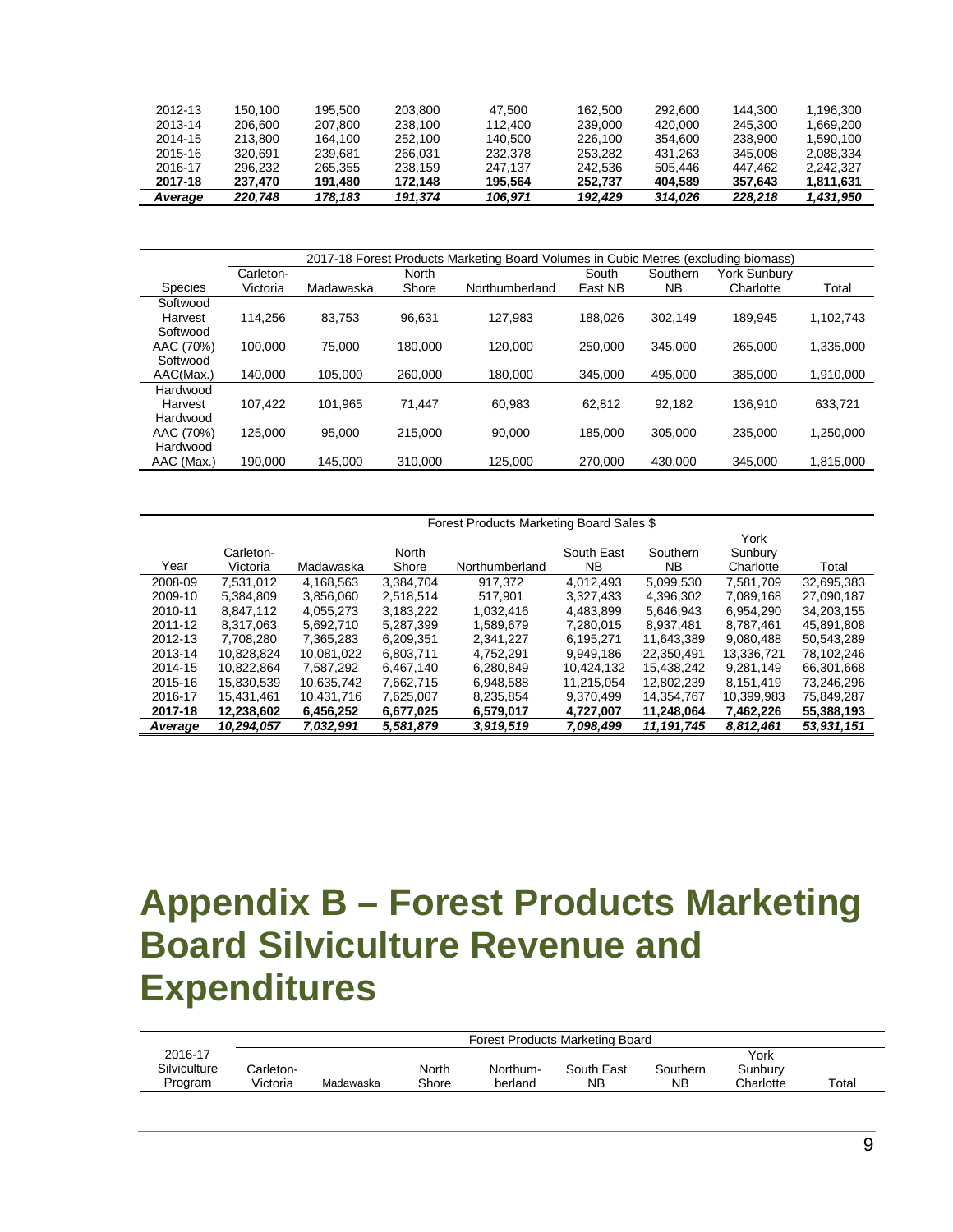| GNB Silv.               |           |                |           |           |           |             |           |             |
|-------------------------|-----------|----------------|-----------|-----------|-----------|-------------|-----------|-------------|
| Program<br>Funding (\$) | \$507,623 | \$<br>533,500  | \$771,550 | \$470,974 | \$832,483 | \$918,303   | \$836,500 | \$4,870,933 |
| Private Silv.           |           |                |           |           |           |             |           |             |
| Program                 |           |                |           |           |           |             |           |             |
| Funding                 | \$94,870  | \$<br>64,189   | \$150,550 | \$167,092 | \$144,991 | \$110,634   | \$82,901  | \$815,227   |
| Total Silv.             |           |                |           |           |           |             |           |             |
| Program                 |           |                |           |           |           |             |           |             |
| Funding (\$)            | \$602,493 | \$597,689      | \$922,100 | \$638,066 | \$977,474 | \$1,028,937 | \$919,401 | \$5,686,160 |
| <b>GNB Cost</b>         |           |                |           |           |           |             |           |             |
| Share %                 | 84%       | 89%            | 84%       | 74%       | 85%       | 89%         | 91%       | 86%         |
| Direct GNB              |           |                |           |           |           |             |           |             |
| Silv. Program           |           |                |           |           |           |             |           |             |
| Expenditures            | \$406,098 | \$.<br>399,881 | \$628,000 | \$415,135 | \$666,619 | \$732,923   | \$696,228 | \$3,944,884 |
| Direct GNB              |           |                |           |           |           |             |           |             |
| Silv. Program           |           |                |           |           |           |             |           |             |
| Expense %               | 80%       | 75%            | 81%       | 88%       | 80%       | 80%         | 83%       | 81%         |
| Silv. Program           |           |                |           |           |           |             |           |             |
| Administration          |           |                |           |           |           |             |           |             |
| Expense %               | 20%       | 25%            | 19%       | 12%       | 20%       | 20%         | 17%       | 19%         |
| <b>Total GNB</b>        |           |                |           |           |           |             |           |             |
| Program                 |           |                |           |           |           |             |           |             |
| Funding                 | \$507,623 | \$533,500      | \$771,550 | \$470,974 | \$832,483 | \$918,303   | \$836,500 | \$4,870,933 |

### <span id="page-12-0"></span>**Appendix C – Forest Products Marketing Board Financial Reporting**

|                          | Forest Products Marketing Board Balance Sheet Summary |            |            |            |             |            |                          |           |
|--------------------------|-------------------------------------------------------|------------|------------|------------|-------------|------------|--------------------------|-----------|
| 2017-18                  | CV                                                    | <b>MAD</b> | <b>NSH</b> | <b>NTH</b> | <b>SENB</b> | <b>SNB</b> | <b>YSC</b>               | Total     |
| <b>Assets</b>            |                                                       |            |            |            |             |            |                          |           |
| Current                  | 1,007,983                                             | 848.175    | 744.433    | 556,228    | 715.683     | 796.742    | 875.011                  | 5,244,255 |
| Investments              |                                                       |            | 23,893     |            |             | 5          |                          | 23,898    |
| Capital Assets &         |                                                       |            |            |            |             |            |                          |           |
| Equipment                | 1.395                                                 | 128.804    | 328,570    | 8.608      | 49.279      | ۰          | 35.225                   | 551,881   |
| <b>Restricted Funds</b>  |                                                       | 122.818    |            |            |             |            |                          | 122,818   |
| <b>Total Assets</b>      | 1.009.378                                             | 1.099.797  | 1.096.896  | 564.836    | 764.962     | 796.747    | 910.236                  | 6.242.852 |
|                          |                                                       |            |            |            |             |            |                          |           |
| <b>Liabilities</b>       |                                                       |            |            |            |             |            |                          |           |
| Current                  | 736.482                                               | 121.015    | 282.461    | 96.748     | 82.010      | 18.645     | 238.046                  | 1,575,407 |
| Long Term                | $\,$                                                  | ۰          | 107.500    | 70.000     |             | -          | $\overline{\phantom{0}}$ | 177.500   |
| <b>Total Liabilities</b> | 736.482                                               | 121.015    | 389,961    | 166.748    | 82.010      | 18.645     | 238.046                  | 1,752,907 |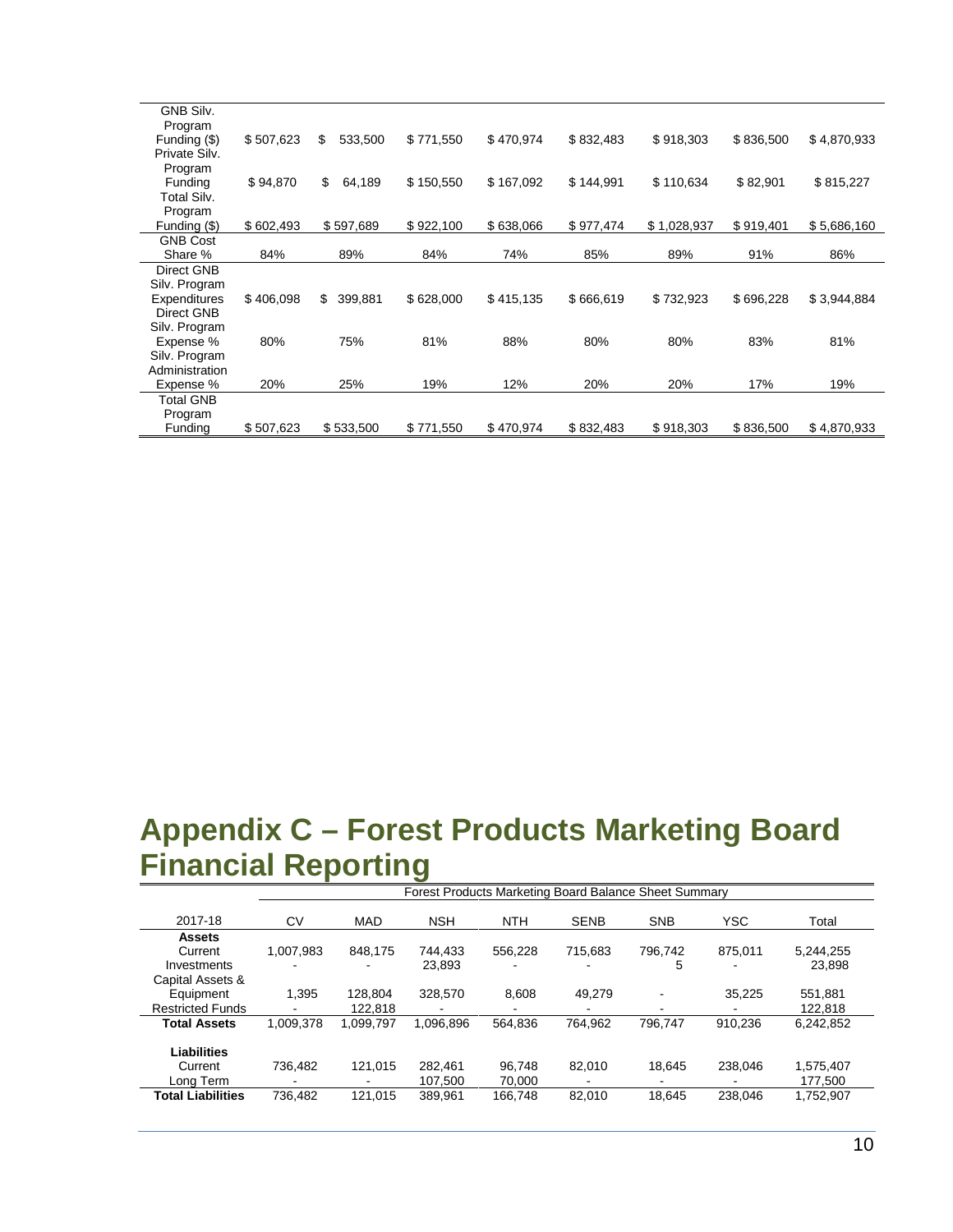| <b>Net Assets</b><br><b>Net Assets</b> | 272,896                                                  | 978,782   | 706,935    | 398,088    |             |            | 476,047    | 2,832,748  |  |  |
|----------------------------------------|----------------------------------------------------------|-----------|------------|------------|-------------|------------|------------|------------|--|--|
| Retained<br>Earnings                   |                                                          |           |            |            | 682,952     | 778,102    | 196,143    | 1,657,197  |  |  |
| <b>Total Liabilities</b>               |                                                          |           |            |            |             |            |            |            |  |  |
| and Equity                             | 1,009,378                                                | 1,099,797 | 1,096,896  | 564,836    | 764,962     | 796,747    | 910,236    | 6,242,852  |  |  |
| Year End                               | Mar 31                                                   | Mar 31    | Mar 31     | Mar 31     | Mar 31      | Mar 31     | Mar 31     |            |  |  |
|                                        |                                                          |           |            |            |             |            |            |            |  |  |
|                                        | Forest Products Marketing Board Income Statement Summary |           |            |            |             |            |            |            |  |  |
| 2017-18                                | CV                                                       | MAD       | <b>NSH</b> | <b>NTH</b> | <b>SENB</b> | <b>SNB</b> | <b>YSC</b> | Total      |  |  |
| Revenue                                |                                                          |           |            |            |             |            |            |            |  |  |
| Wood Sales                             | 12,238,602                                               | 6,456,252 | 6,672,363  | 6,579,017  | 4,727,007   | 11,248,064 | 7,462,226  | 55,383,531 |  |  |
| Cost of                                |                                                          |           |            |            |             |            |            |            |  |  |
| Wood Sales                             | 12,148,939                                               | 6,273,157 | 6,677,025  | 6,360,136  | 4,727,135   | 11,003,622 | 7,284,319  | 54,474,333 |  |  |
| <b>Net Sales</b>                       | 89,663                                                   | 183,095   | (4,662)    | 218,881    | (128)       | 244,442    | 177,907    | 909,198    |  |  |
|                                        |                                                          |           |            |            |             |            |            |            |  |  |
| Fees, Levies<br>& Other                | 258,041                                                  | 15,169    | 285,201    | 750,455    | 345,158     | 1,109,010  | 874,421    | 3,637,455  |  |  |
| <b>Net</b>                             | 347,704                                                  | 198,264   | 289,863    | 969,336    | 345,030     | 1,353,452  | 1,052,328  | 4,555,977  |  |  |
| Revenue                                |                                                          |           |            |            |             |            |            |            |  |  |
|                                        |                                                          |           |            |            |             |            |            |            |  |  |
|                                        |                                                          |           |            |            |             |            |            |            |  |  |
| <b>Expenditures</b>                    | 243,881                                                  | 220,523   | 260,584    | 916,053    | 302,410     | 1,448,622  | 1,074,818  | 4,466,891  |  |  |
| <b>Net Income</b>                      |                                                          |           |            |            |             |            |            |            |  |  |
| (Loss)                                 | 103,823                                                  | (22, 259) | 29,279     | 53,283     | 42,620      | (95, 170)  | 22,490     | 134,066    |  |  |

| <b>Change from Previous Year</b> | 2017-18    | 2016-17    | <b>Variance</b> | % Change |
|----------------------------------|------------|------------|-----------------|----------|
| Assets (\$)                      | 6,242,852  | 6,066,689  | 176,613         | $+3%$    |
| Liabilities (\$)                 | 1,752,907  | 1,725,676  | 27,231          | $+2%$    |
| Retained Earnings (\$)           | 1,657,197  | 1,691,961  | (34, 764)       | $-2%$    |
| Net Revenue (\$)                 | 4,555,977  | 4,870,022  | (314, 045)      | - 6%     |
| Expenditures (\$)                | 4,466,891  | 3,935,667  | 531,224         | $+13%$   |
| Net Income/ (Loss) (\$)          | 134,066    | 934,355    | (800, 289)      | $-86%$   |
| Wood Sales (\$)                  | 55,383,531 | 75,849,287 | (20, 465, 756)  | $-27%$   |
| Softwood Production (x 1,000 m3) | 1,103      | 1,463      | (360)           | $-25%$   |
| Hardwood Production (x 1,000 m3) | 634        | 780        | (146)           | $-19%$   |
| Total Production (x 1,000 m3)    | 1,737      | 2,243      | (506)           | $-23%$   |

## <span id="page-13-0"></span>**Appendix D – Forest Products Marketing Board Contact Information**

**Carleton-Victoria Forest Products Marketing Board** 151 Perkins Way, Florenceville, NB, E7L 3P6 *Agent: Carleton-Victoria Wood Producer's Association*

**Madawaska Forest Products Marketing Board** 640 rue Principale

Chairman: Roy McLellan Manager: Linda Bell Telephone: (506) 392-5584 Fax: (506) 392-8290 Email[: info@cvwpa.ca](mailto:info@cvwpa.ca)

Chairman: Charles Albert Manager: Rodrigue Bellefleur